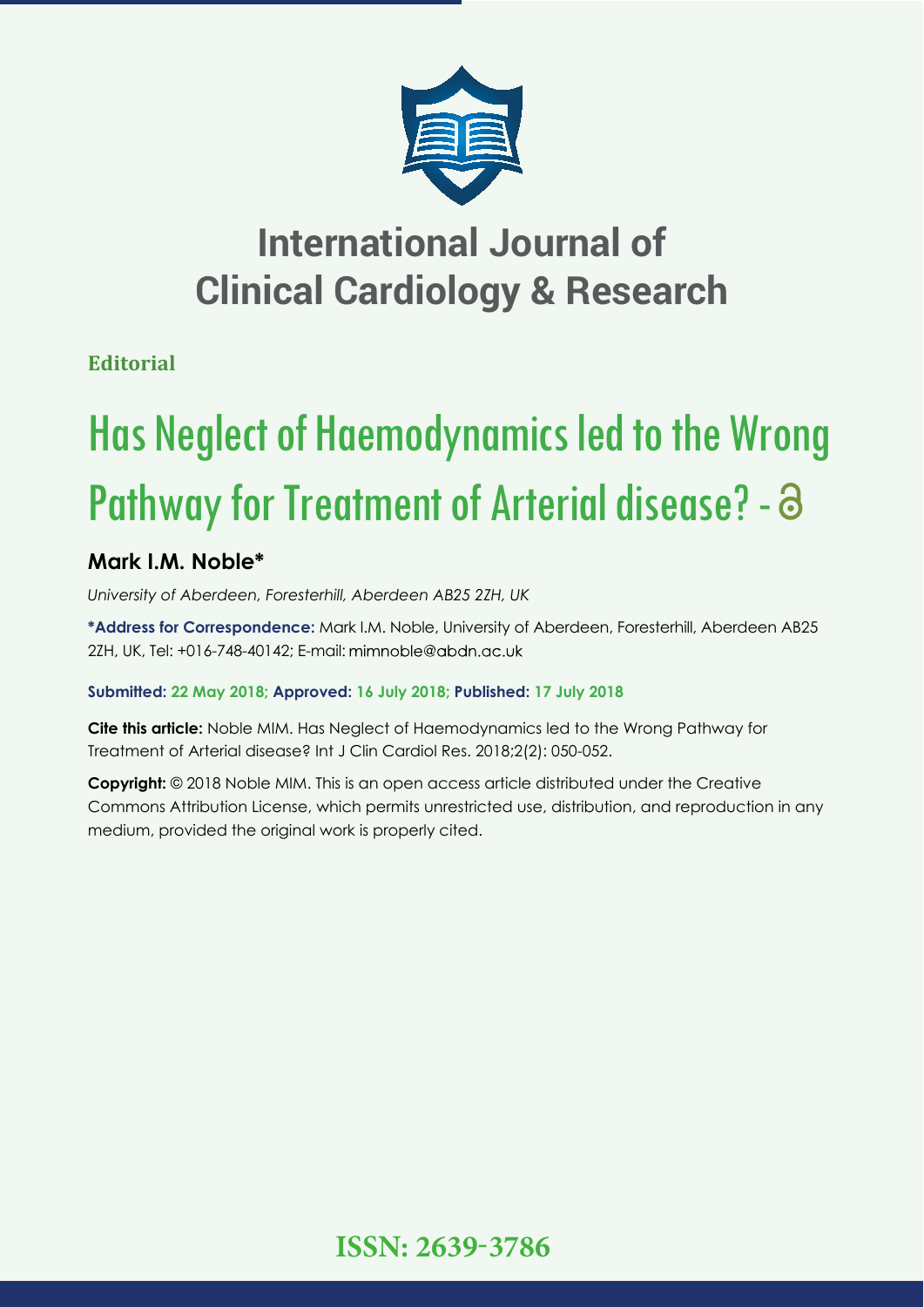#### **INTRODUCTION**

The established treatment for arterial disease, such as coronary disease, is to establish the site of stenosis, to dilate the stenosis with angioplasty or surgery bypass, and to try to maintain the integrity of the arterial lumen with stents, mostly nowadays drug eluting stents, e.g., Percutaneous Coronary Intervention (PCI). The consequence is that a thrombogenic site remains, that has to be counteracted with dual anti-platelet therapy that carries bleeding complications with it. A recent a study showed that heart stents for stable angina show no benefit over placebo [1,2]. It has also been shown that 12% of PCI patients are re-admitted within 30 days [3]. A study of 60 day re-admission after PCI showed that among 1193 enrolled patients, 71 (6.0%) underwent unplanned 60-day re-admission for unstable angina (35.3%), chest pain (21.1%), heart failure (14.1%), and acute myocardial infarction (11.3%); 40.8% patients underwent repeated PCI [4]. Drug eluting stents are associated with lower rates of restenosis but may be associated with later vascular complications, such as in-stent thrombosis, bleeding at vascular access sites, intracranially, and in the upper gastrointestinal tract [5]. This is all very unsatisfactory, so we should question whether we have taken a wrong pathway in the treatment of arterial disease. Perhaps we should take a look at old fasioned harmodynamics [6] to find a clue to a better pathway to tread?

#### **ARTERIAL STENOSIS**

At an arterial narrowing (stenosis),

 $\partial P = a1O + a2O2$ 

Where ∂P is the pressure drop across the stenosis, Q is the flow through the artery, a1 and a2 are proportionality parameters. This means that the relationship between the variables ∂P and Q is quadratic and stenotic resistance increases with flow. a1Q expresses viscous resistance, while a2Q2 expresses turbulence. Another quantitative expression of a stenosis is the area ratio As/Ao, where As is the cross-sectional area of the stenosis and Ao is the cross-sectional are of the open, normal artery; this can be expressed as a percentage as  $(1 - As/Ao)x100$ . As the same flow has to go through both the normal section, Ao and the much smaller as of the stenosis, the blood has to go faster, i.e., velocity of blood flow increases; this is called convective acceleration. One can easily observe this phenomenon by watching a placid full river running into a gorge.

Acceleration is determined by force according to Newton's second law of motion,

 $F = ma$ 

Where, F is force, m is mass and a is acceleration. So, we envisage a mass of fluid accelerating into a narrowing of the artery exerting greater force, and just as objects in a river gorge feel force, so do blood cells in a stenosis. This effect is called shear stress, equal to the force divided by the area of the surface of the object.

#### **Arterial Wall Stress**

The effect of changes in wall stress on the arterial endothelium/ glycocalyx complex has been described and discussed in a number of publications. In short, an increase in flow through an artery, due to an increase in downstream demand, causes the artery to dilate. This is commonly known as Flow Mediated Dilatation (FMD) [7] and is commonly used to assess arterial endothelial function. It has been suggested that this effect of increased shear stress at the arterial wall is beneficial because the dilatation is mediated by nitric oxide [8], which is thought to be an anti-atherothrombosis factor by Louis Ignore (see his You-tube presentation), giving a scientific basis for the supposed beneficial effect of exercise [9].

#### **Cells in Blood being Forced through a Stenosis**

It is strange that no-one seems to have queried the mechanism of predilection of arterial thrombosis to occur in stenosis. Here the analogy of the river gorge does not hold. Whereas objects in the gorge are swept downstream, in an arterial stenosis there occurs a platelet rich thrombus growth. When developing an experimental model of coronary arterial thrombosis, we all experienced the fact that endothelial damage alone does not produce thrombosis. One has to apply a stenosis to set off thrombus growth [10-14]. Why has this fact been ignored? Why is current drug therapy based on the results of platelet aggregation only in response to endothelial damage? Is it not likely that there is something about the presence of arterial narrowing and the Haemodynamics of stenosis that is the correct target for therapy. It follows from the discussion of arterial stenosis above, that platelets within a stenosis are subjected to force and turbulence and that these factors activate them. The response of platelet activation is release of serotonin which is packed into their dense granules. Reduction of secretion of these dense granules is associated with marked protection from the development of arterial thrombosis, inflammation and neointimal hyperplasia after vascular injury [15]. The reason for this is that platelets are also activated by serotonin through the 5HT2A receptor, so that serotonin released by stenosis haemodynamics activates more platelets which release more serotonin, setting up the well-known serotonin (in addition to other feedback mediators) positive feedback cycle [16]. The importance of serotonin in this platelet feedback process is its abolition by 5HT2A receptors, for which at least 20 references are available, although in this context two may be enough! [13,14].

#### **Detailed Imaging of Arterial Stenosis**

With the modern imaging of internal organs using magnetic resonance, one can obtain much greeted detail of the structure of stenosis, including complex ones at artery bifurcations together with the accompanying blood velocity patterns [17-19]. When this is combined with computational fluid dynamic measurements and multi-scale modelling [20-22] one perceives the exciting possibility that the force applied to each platelet might be calculated, leading to a prediction of which platelets are likely to be activated by the shear stress and release serotonin to trigger thrombus growth. Already, these techniques have been useful when applied to the study of atheromatous lesion growth and post stenting disease. Nevertheless, in practical cardiology today, it is predicted that the altered haemodynamics of stenosis, which have a variety of patho-antomical features and abnormal blood flow patterns all activate platelets if the increase in shear stress and turbulence are sufficiently great.

#### **Treatment of Arterial Stenosis-Induced Arterial Thrombosis based on Stenosis Haemodynamics**

It follows immediately from the fact that stenosis thrombus growth is serotonin dependent, that treatment of arterial disease with 5HT2A receptor antagonists is urgently required. The additional benefit of this approach is that, there being no serotonin in wounds, the prediction is that there will be no bleeding complications [17], as with dual antiplatelet therapy [5]. There is at least one of these drugs that has shown no change in bleeding time in patients [14,18].